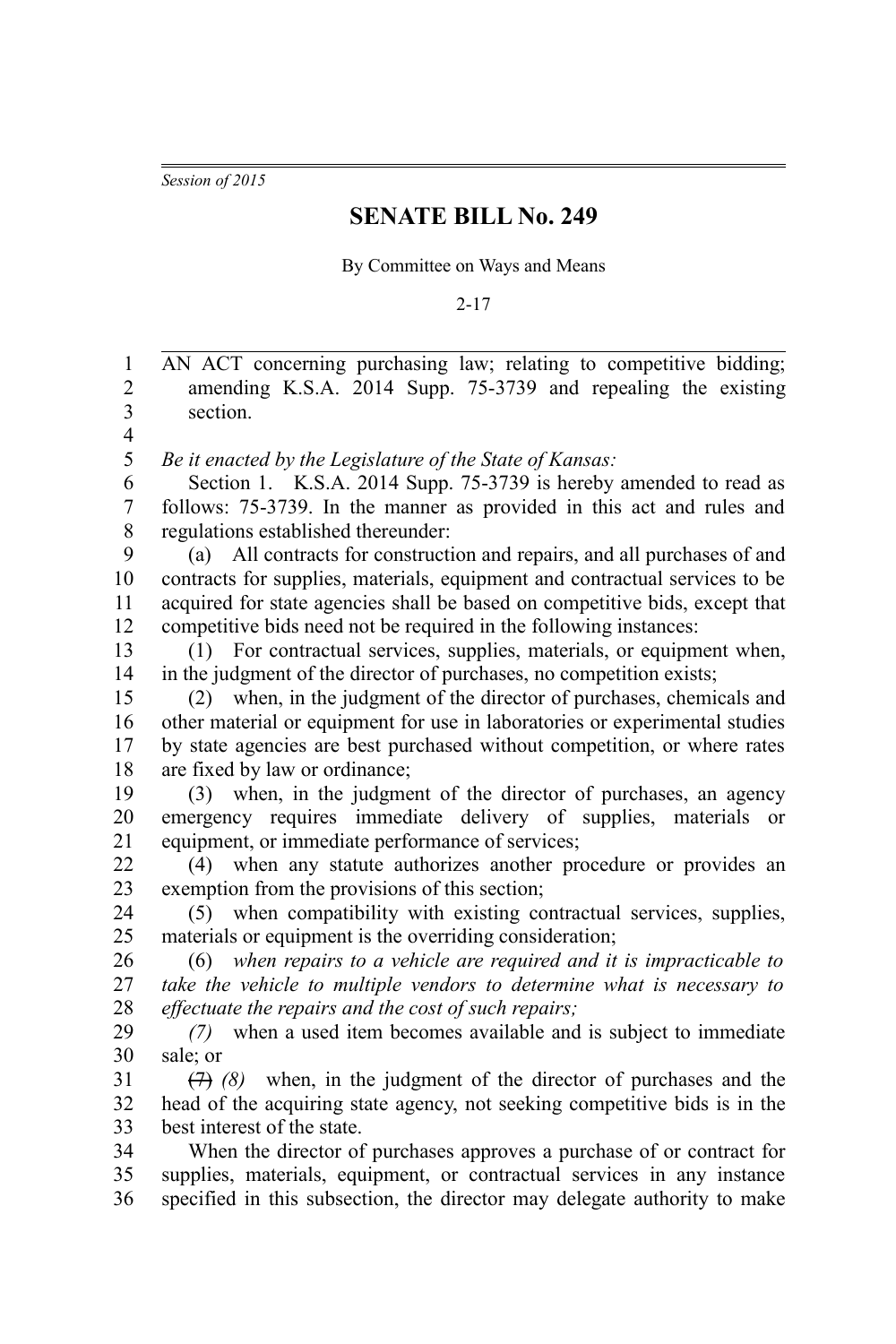the purchase or enter the contract under conditions and procedures prescribed by the director. Except for purchases or contracts entered into without a competitive bid under subsection  $(a)(3)$ ,  $(a)(4)$ ,  $(a)(6)$  or subsection (h), no purchase or contract entered into without a competitive bid for an amount in excess of \$100,000 shall be entered into by the head of any state agency or approved by the director of purchases unless the director of purchases first posts an on-line notice of the proposed purchase or contract at least seven days before the purchase or contract is awarded. The director of purchases shall provide notice thereof to members of the legislature at the beginning of each calendar year that such information will be posted and the director of the division of purchases shall provide the uniform resource locator (URL) and the number of times such information shall be available. In the event a written protest of the awarding of such a contract occurs during the seven-day notice period, the director of purchases shall request from the protestor the contact information, including name and mailing address, of the person or entity that has expressed an interest in supplying the goods or services and provide a copy of the specification to the person or entity that has expressed an interest in supplying the goods or services and verify that such person or entity is interested and capable of supplying such goods or services. 1 2 3 4 5 6 7 8 9 10 11 12 13 14 15 16 17 18 19 20 21

Upon satisfaction of the director of purchases regarding the validity of the protest and the existence of competition, the director of purchases shall proceed with a competitive procurement. A competitive procurement shall not be required when, in the judgment of the director of purchases, the validity of the protest cannot be determined or competition for such goods or services cannot be verified by the director of purchases. 22 23 24 25 26 27

The director of purchases shall prepare a detailed report at least once in each calendar quarter of all contracts over  $\frac{$5,000}{$10,000}$  entered into without competitive bids under subsection (a)(1), (2), (3), (5), (6)- $\Theta$ *r*, (7) *or (8)*. The director shall submit the report to the legislative coordinating council, the chairperson of the committee on ways and means of the senate and the chairperson of the committee on appropriations of the house of representatives. 28 29 30 31 32 33 34

(b) (1) If the amount of the purchase is estimated to exceed \$50,000, sealed bids shall be solicited by notice published once in the Kansas register not less than 10 days before the date stated in the notice for the opening of the bids. The director of purchases may waive this publication of notice requirement when the director determines that a more timely procurement is in the best interest of the state. The director of purchases also may designate a trade journal for the publication. The director of purchases also shall solicit such bids by sending notices by mail to prospective bidders and by posting the notice on a public bulletin board for 35 36 37 38 39 40 41 42 43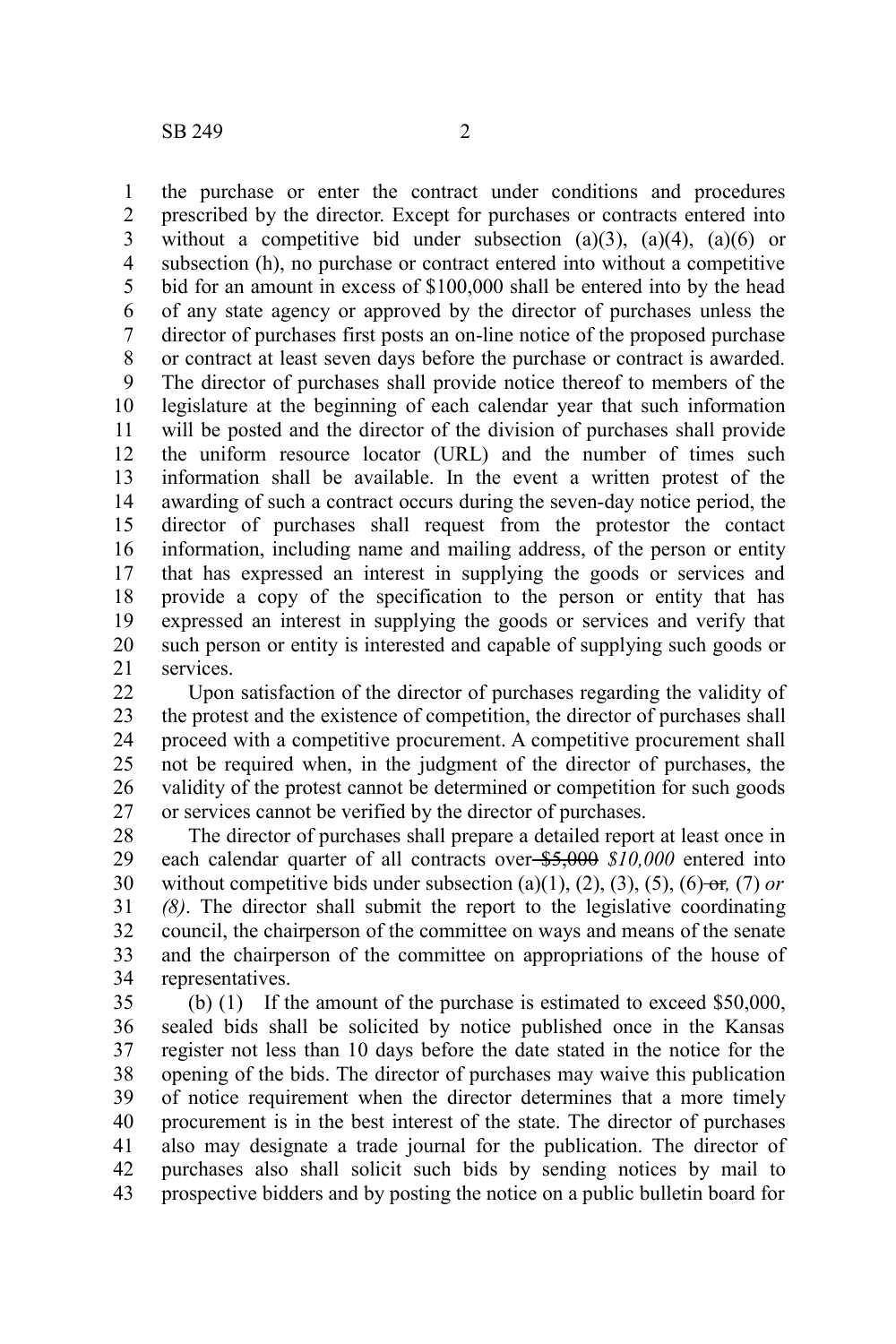at least 10 business days before the date stated in the notice for the opening of the bids unless otherwise provided by law. All bids shall be sealed when received and shall be opened in public at the hour stated in the notice. 1 2 3 4

(2) The director of purchases shall prepare a detailed report at least once in each calendar quarter of all instances in which the director waived publication of the notice of bid solicitations in the Kansas register as provided in this subsection. The director shall submit the report to the legislative coordinating council, the chairperson of the committee on ways and means of the senate and the chairperson of the committee on appropriations of the house of representatives. 5 6 7 8 9 10 11

(c) All purchases estimated to exceed approximately \$25,000 but not more than \$50,000, shall be made after receipt of sealed bids following at least three days' notice posted on a public bulletin board. 12 13 14

(d) All purchases estimated to be more than \$5,000 *\$10,000*, but less than \$25,000, may be made after the receipt of three or more bid solicitations by telephone, telephone facsimile or sealed bid, following at least three days' notice posted on a public bulletin board. Such bids shall be recorded as provided in subsection (f) of K.S.A. 75-3740*(f)*, and amendments thereto. Any purchase that is estimated to be less than  $$5,000$ *\$10,000* may be purchased under conditions and procedures prescribed by the director of purchases. Purchases made in compliance with such conditions and procedures shall be exempt from other provisions of this section. 15 16 17 18 19 20 21 22 23 24

(e) With the approval of the secretary of administration, the director of purchases may delegate authority to any state agency to make purchases of less than \$25,000 *\$50,000* under certain prescribed conditions and procedures. The director of purchases shall prepare a report at least once in each calendar quarter of all current and existing delegations of authority to state agencies as provided in this subsection. The director shall submit the report to the legislative coordinating council, the chairperson of the committee on ways and means of the senate and the chairperson of the committee on appropriations of the house of representatives. 25 26 27 28 29 30 31 32 33

(f) Subject to the provisions of subsection (e), contracts and purchases shall be based on specifications approved by the director of purchases. When deemed applicable and feasible by the director of purchases, such specifications shall include either energy efficiency standards or appropriate life cycle cost formulas, or both, for all supplies, materials, equipment and contractual services to be purchased by the state. The director of purchases may reject a contract or purchase on the basis that a product is manufactured or assembled outside the United States. No such specifications shall be fixed in a manner to effectively exclude any responsible bidder offering comparable supplies, materials, equipment or 34 35 36 37 38 39 40 41 42 43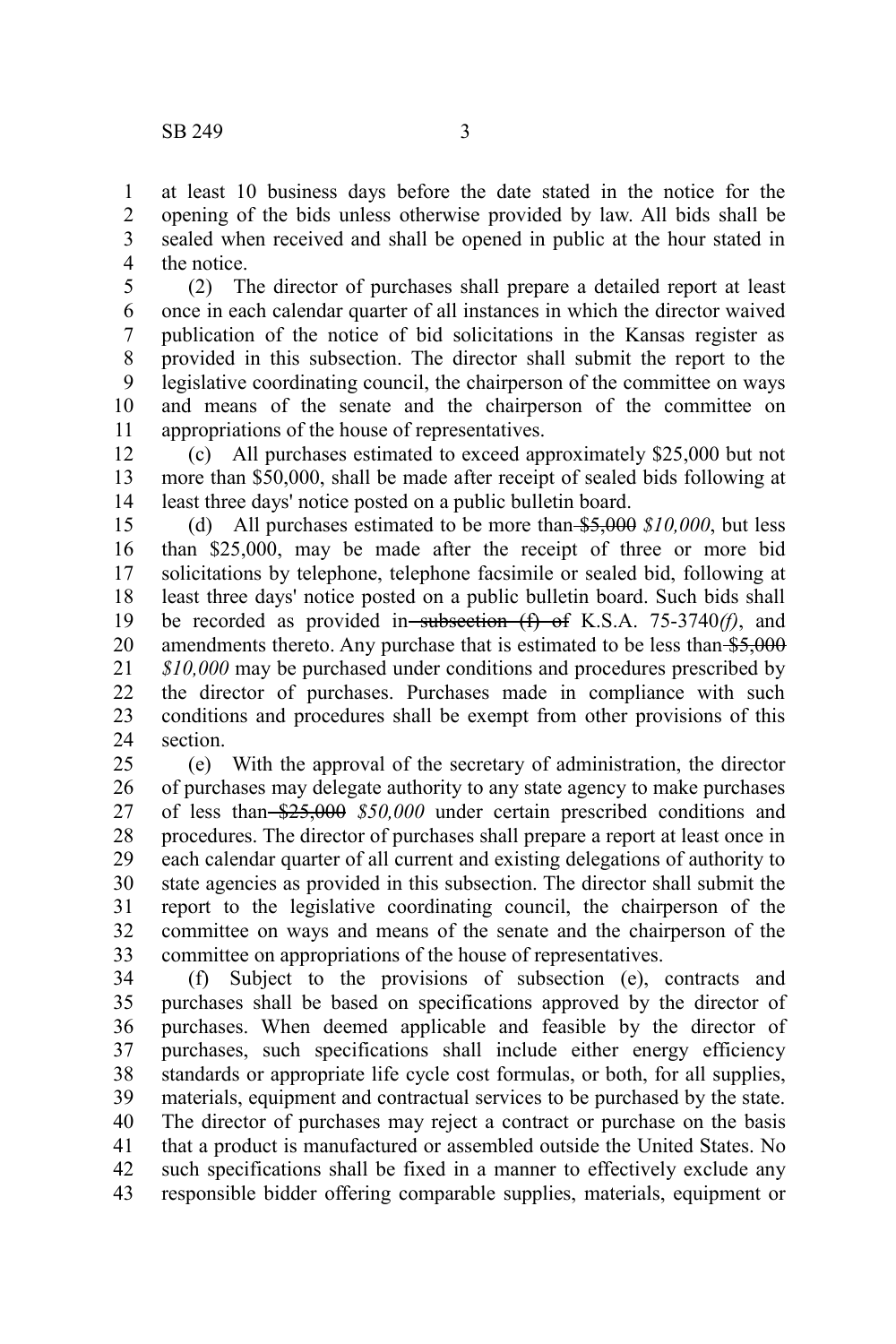contractual services. 1

(g) Notwithstanding anything herein to the contrary, all contracts with independent construction concerns for the construction, improvement, reconstruction and maintenance of the state highway system and the acquisition of rights-of-way for state highway purposes shall be advertised and let as now or hereafter provided by law. 2 3 4 5 6

(h) The director of purchases may authorize state agencies to contract for services and materials with other state agencies, or with federal agencies, political subdivisions of Kansas, agencies of other states or subdivisions thereof, or private nonprofit educational institutions, without competitive bids. 7 8 9 10 11

(i) The director of purchases may participate in, sponsor, conduct, or administer a cooperative purchasing agreement or consortium for purchases of supplies, materials, equipment, and contractual services with federal agencies or agencies of other states or local units of government. Cooperative purchasing agreements entered into under this subsection shall not be subject to K.S.A. 75-3739 through 75-3740a, and amendments thereto. 12 13 14 15 16 17 18

(j) The director of purchases may delegate authority to any state agency to make purchases under certain prescribed conditions and procedures when the acquisition is funded, in whole or in part, from a grant. Except as otherwise provided in subsection (k) of this section, purchases made in compliance with such conditions and procedures shall be exempt from other provisions of this section. As used in this subsection the term "grant" means a disbursement made from federal or private funds, or a combination of these sources, to a state agency. Nothing in this subsection shall allow federal grant moneys to be handled differently from any other moneys of the state unless the requirements of the applicable federal grant specifically require such federal moneys to be handled differently. 19 20 21 22 23 24 25 26 27 28 29 30

(k) The director of purchases shall prepare a detailed report at least once each calendar quarter of all contracts over \$5,000 for services, supplies, materials or equipment entered into pursuant to subsection (h), (i) or (j) and submit it to the legislative coordinating council, the chairperson of the committee on ways and means of the senate and the chairperson of the committee on appropriations of the house of representatives. 31 32 33 34 35 36

(l) Except as otherwise specifically provided by law, no state agency shall enter into any lease of real property without the prior approval of the secretary of administration. A state agency shall submit to the secretary of administration such information relating to any proposed lease of real property as the secretary may require. The secretary of administration shall either approve, modify and approve or reject any such proposed lease. 37 38 39 40 41 42

(m) The director of purchases shall require all bidders on state 43